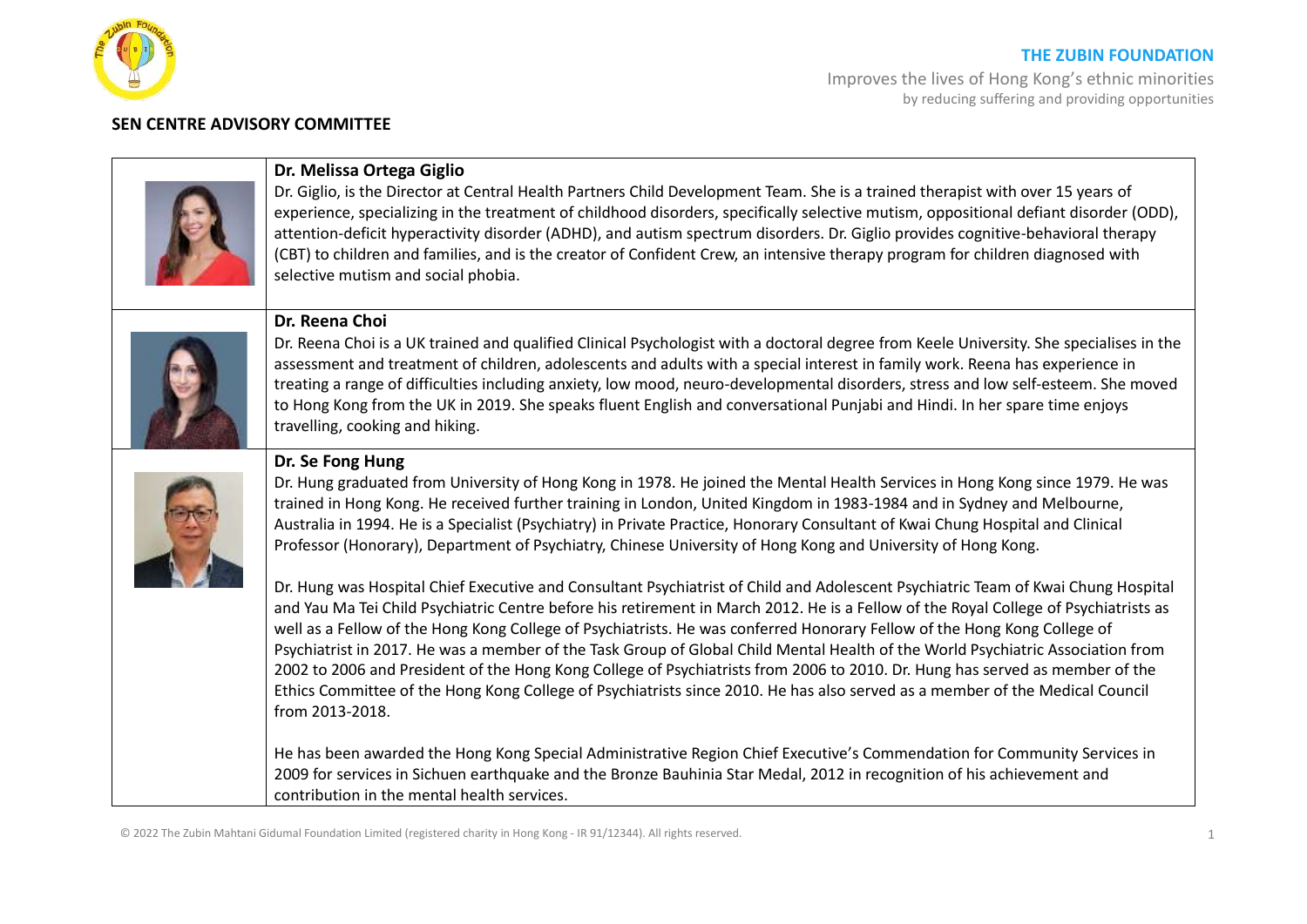



Sharmila is a highly experienced and trained learning enhancement teacher who has over fifteen years' experience working with children who learn differently. Sharmila is skilled at building rapport with children who usually find learning a difficult and an anxiety provoking activity by providing a caring, nurturing, fun, and positive experience for children.

Leveraging her extensive experience working with educational and child development specialists, Sharmila draws on techniques from occupational therapists and speech and language therapists to support learning in a holistic and engaging manner. From the outset, Sharmila will assess children's area(s) of difficulty, devise a tailor-made learning support plan, and constantly monitor progress to ensure the child is working towards their academic goals. She collaborates with the student's classroom teachers and support team at school to ensure that learning strategies and skills are consolidated and systematically addressed.

Sharmila has received advanced training in the Orton-Gillingham approach to literacy, a research validated approach to supporting literacy development, and Numicon, a well-researched approach to teaching numeracy. Sharmila is also adept at preparing children to learn academic skills, imparting key pre-literacy and numeracy skills and strategies to strengthen children's academic foundations.



**Urvi Kamdar**

**Sharmila Rodricks**

Urvi Kamdar's love to work with children and serve the community, brought her to the field of Children's Occupational Therapy. Since 2012, she has worked at a private multi-disciplinary children's clinic as well as supported children at schools in Hong Kong. She specialises in running evidence based intensive therapy programs and family centered practice.

Urvi gained her Bachelor of Occupational Therapy degree from Seth G.S. Medical College and King Edward Memorial Hospital. She has also completed training in Sensory Integration, Neurodevelopmental therapy and is a DIR Floortime Expert and Training Leader.

|           | Dr. Valerie Pereira                                                                                                                  |
|-----------|--------------------------------------------------------------------------------------------------------------------------------------|
| $\bullet$ | Dr. Pereira is Assistant Professor and a registered Speech Therapist in the Department of Otorhinolaryngology, Head and Neck         |
|           | Surgery, the Chinese University of Hong Kong. Her professional experience extends to bilingual-multilingual children from culturally |
|           | and linguistically diverse backgrounds which she gained working in Singapore, London and Hong Kong. She was recently awarded a       |
|           | CUHK Knowledge Transfer Project Fund to develop multilingual e-resources for vocabulary acquisition to enhance learning              |
|           | Cantonese as an additional language and maintaining home (heritage) languages.                                                       |
|           | Dr. Wong Lai Yin                                                                                                                     |